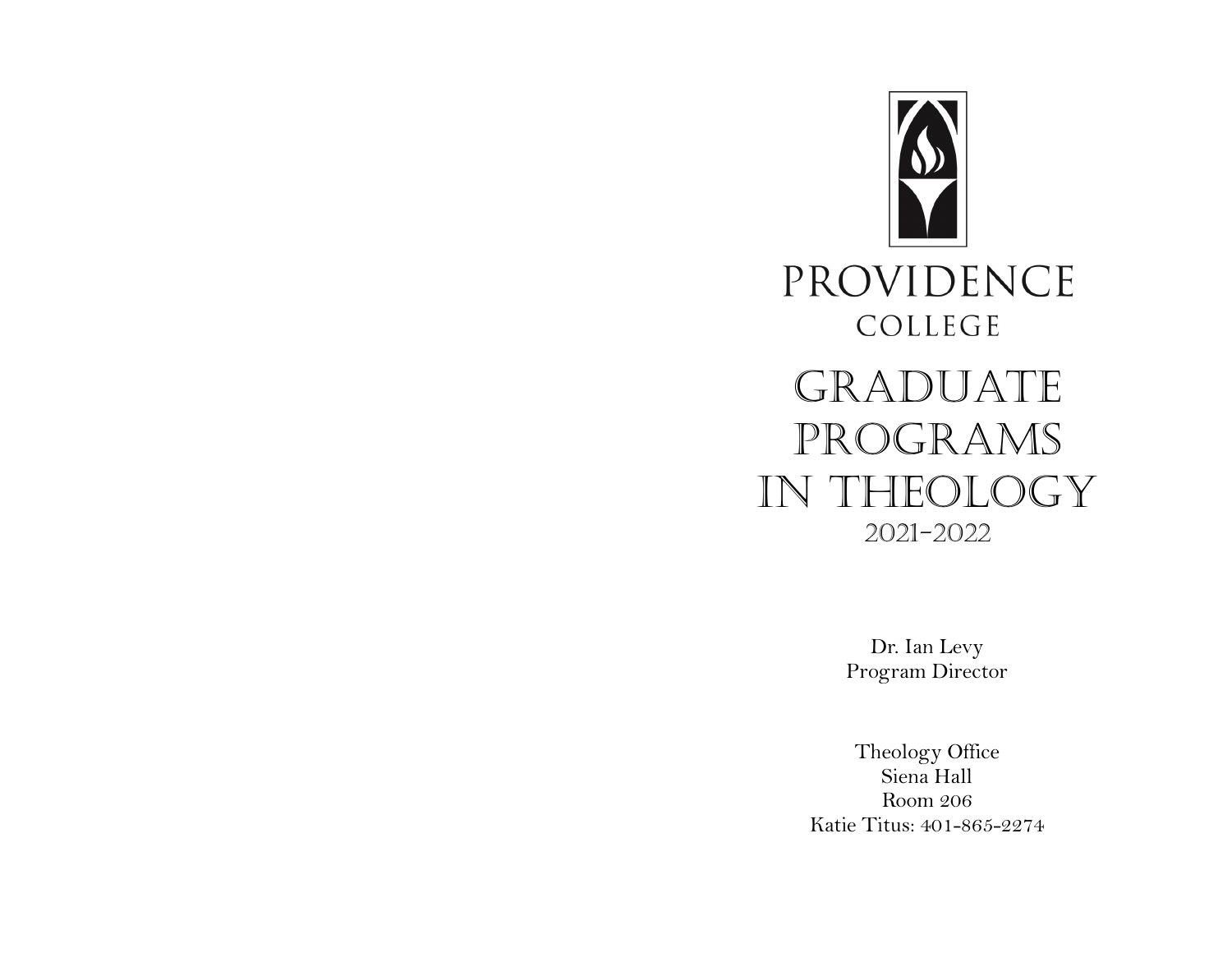

Providence College 1 Cunningham Square Providence, RI 02918

Theology Department

Department Chair, Dr. Gary Culpepper Graduate Director, Dr. Ian Levy

> Siena Hall Office: 206 Phone: 401-865-2274 Hours: 8:30 a.m. to 4:30 p.m.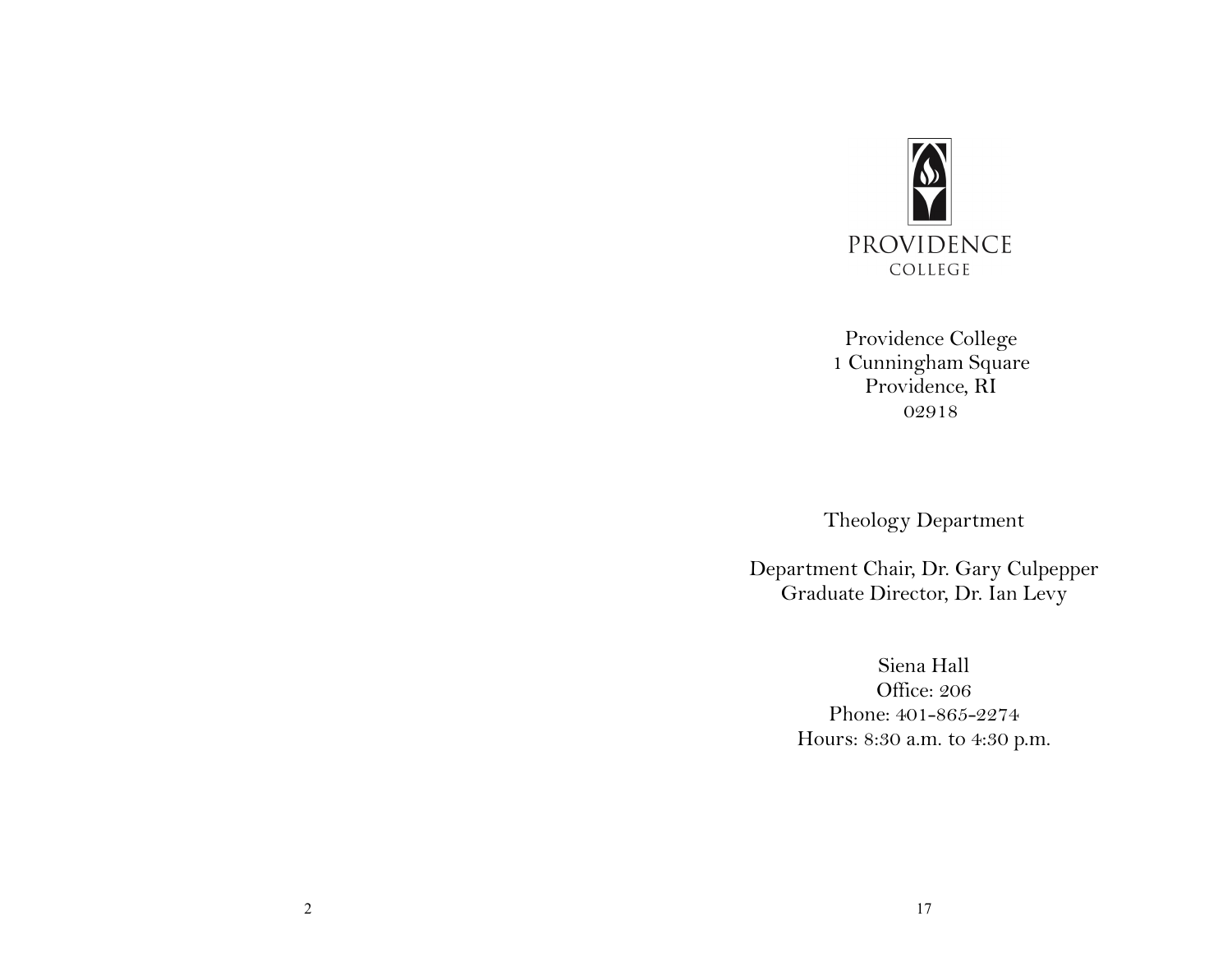

### Graduate program in **THEOLOGY**

The Graduate Studies Program in Theology offers three courses of study leading to the Master of Theological Studies (M.T.S.), the Master of Arts (M.A.) in Biblical Studies, and the Master of Arts (M.A.) in Theology. The three graduate programs aim at the cultivation of a broad knowledge of the Catholic Christian tradition, in its sources, doctrines, and practices.

The program offers a comprehensive theological formation for those interested in developing professional competence for catechesis and religious education, secondary theological education, or the pursuit of further doctoral studies in theology. The program is also open to those who desire to study theology in an academic setting apart from specific vocational goals. Students must have access to email in order to participate in our program, as well as:

#### **Admission Requirements:**

- A completed admission application form and application fee
- A personal statement of purpose
- Official transcripts of undergraduate and graduate work
- Two letters of reference
- 18 credits in theology with a minimum B average
- Interview with the program director
- Approval by the Committee on Admissions

**Tuition:** Tuition charges per three -credit course: \$1,320.00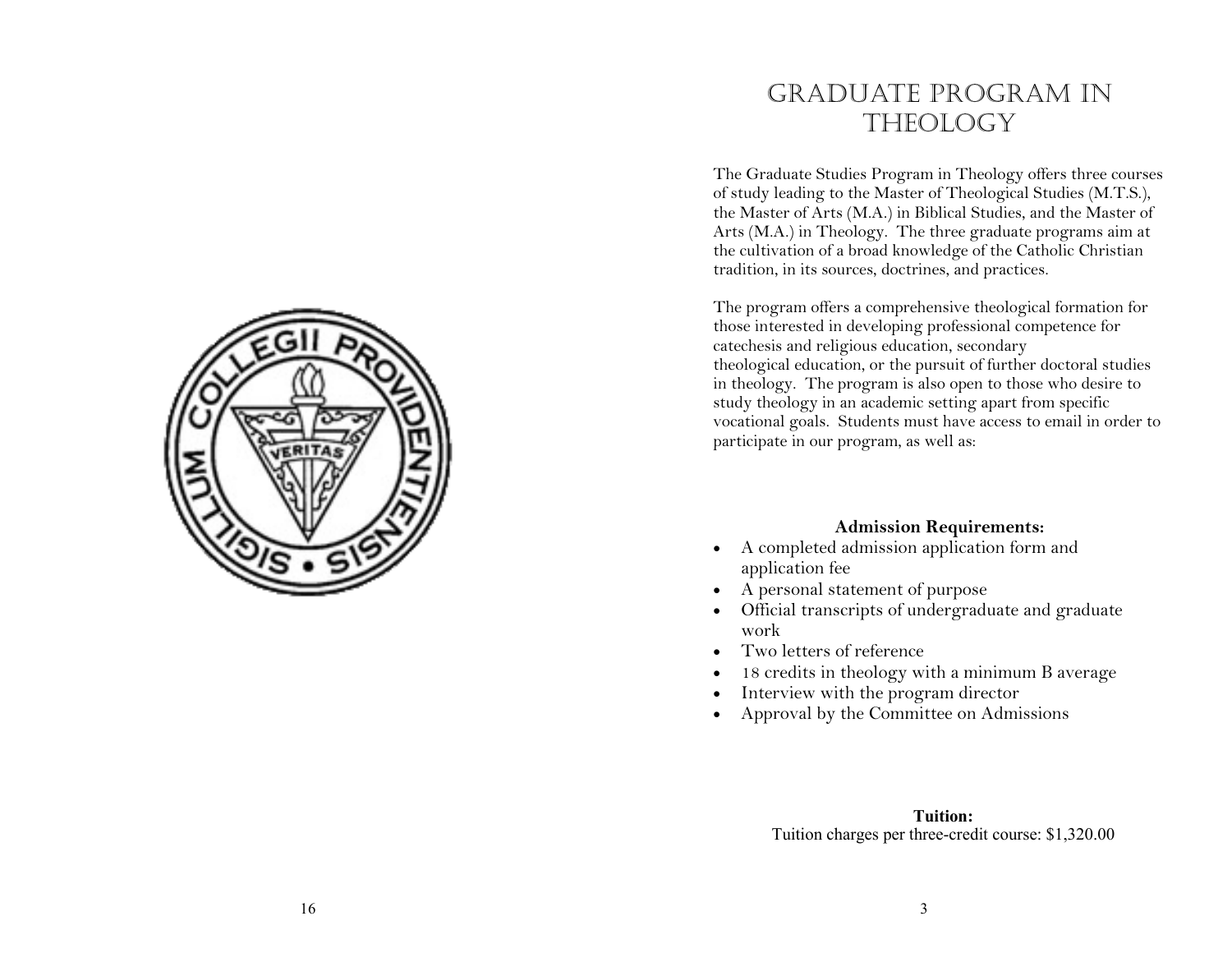### MASTER OF theological studies

The M.T.S degree introduces and explores the major themes in Catholic doctrine and practice. Required and elective courses permit the student both to develop a foundation and pursue an area of interest among courses in doctrine, biblical studies, morality, spirituality, Church history, and the thought of St. Thomas Aquinas.

#### **Degree Requirements:**

For the M.T.S, students must complete 30 credit hours of graduate work, which includes 18 credits in these required courses:

- THL 500 Theology: History & Methods
- THL 512 Intro. to the Old Testament
- THL 520 Intro. to the New Testament
- THL 535 Patristic Theology
- THL 550 Christ: Word and Redeemer
- THL 670 Fundamental Moral Theology

The remaining 12 credits (4 courses) may be chosen from the courses offered through the M.A Program in Theology.

Students in the M.T.S program are required to take a comprehensive exam bases on their coursework and the area of concentration (see pg. 8).

#### **Concentration in Catholic Education**

The Master of Theological Studies degree with a concentration in Catholic Education allows students the opportunity to earn a more specialized degree by taking four education courses that are offered each summer by the Providence Alliance for Catholic Teachers (PACT), which is centered at Providence College.

In addition to their 18 credit hours of required Theology courses, students devote their remaining 12 credits to the following PACT courses:

# Thesis Requirements Cont.

10. The candidate will introduce and summarize the topic of the thesis and the argument by which it proceeded. (15-20 minutes) In-turn, beginning with the thesis advisor, the members of the thesis-committee will raise questions to the candidate about the thesis. Each member will have approximately 20 minutes for such questions.

11. Once the committee has completed its questioning of the candidate, the floor will be opened to questions from the assembled audience, who may ask questions of the candidate, moderated by the thesis-advisor.

12. The committee will determine whether the candidate has successfully defended the thesis (letter-grade "B"), has defended the thesis with distinction (letter-grade "A"), or has failed to defend the thesis (letter-grade "F").

13. The grade assigned by the committee is final. The committee may recommend to the candidate minor corrections or revisions to be made to the written thesis, but these will not change the grade the faculty have assigned to the thesis.

#### Post-Defense Procedures:

14. Students who successfully defend will earn an M.A. and must submit to the Graduate Director an electronic copy with recommended revisions.

15. A student who has successfully defended the thesis will be eligible to graduate.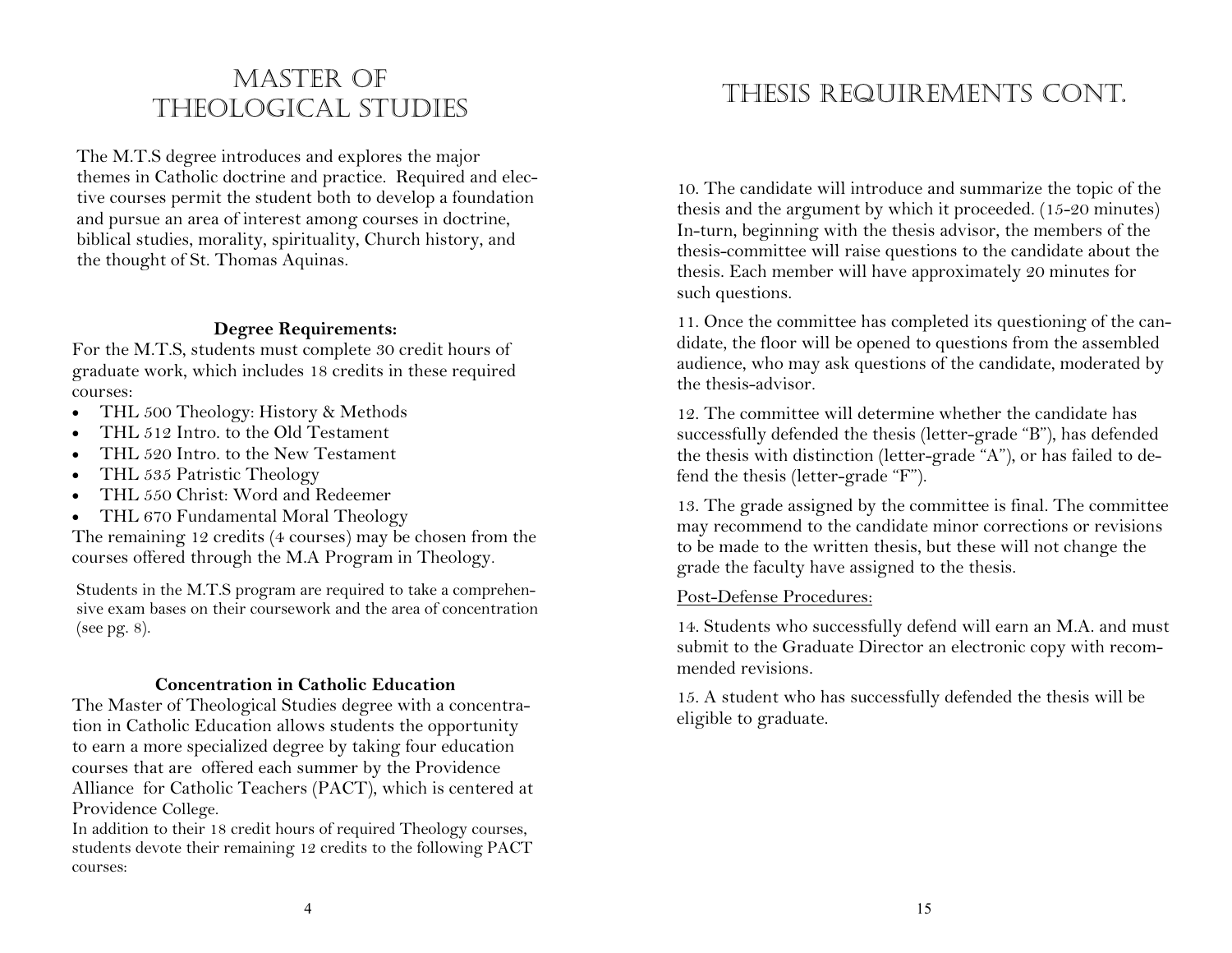# Thesis Requirements Cont.

 f) A timeline for completion of the thesis that has been coordi nated with the committee members, prior to the proposal Submission

3. After consultation, the Thesis Committee will either approve the Thesis Proposal, or return it to the student with recommendations for revisions prior to approval.

4. The Graduate Director will review the thesis-proposal approved by the thesis-committee, and either approve, or recommend revisions for the proposal.

#### Thesis Writing:

5. A student will ordinarily complete the thesis writing full-time during the semester in which it will be defended.

6. During that time, the student will remain in regular contact with the thesis-advisor, submitting portions of the work for review and revision.

7. The student will submit the final and complete version of the thesis to the thesis director for review by the thesis committee.

### Thesis Defense:

8. Once the thesis-committee has agreed that the thesis is ready for its public defense, the thesis advisor will confer with the Graduate Director and the department secretary to schedule a date and reserve a room in which the public defense will take place. The thesis defense will be advertised to graduate faculty and students, who are all welcome to attend, along with friends and family of the candidate for the M.A. student.

9. At the appointed time, the thesis advisor and readers will take seats facing the candidate, and the thesis advisor will introduce the committee and candidate to the assembled faculty and students.

- THL 790/EDU 790 Introduction to Teaching
- THL 791/EDU 791 Educational Psychology
- THL 806/EDU 806 Mission and Culture of the Catholic School
- THL 808/EDU 808 Methods in Secondary Education

### Master of arts in biblical studies

The M.A in Biblical Studies develops the student's acumen for an informed and critical reading of biblical literature in the light of the Christian faith. Historical and cultural studies, as well as literary and theological analyses, are called upon as resources in the course of the program.

### **Degree Requirements:**

Students must complete 30 credit hours of graduate-level courses in biblical studies with courses listed below:

- THL 500 Theology: History and Methods
- THL 513 The Pentateuch
- THL 514 The Prophetic Faith
- THL 516 The Wisdom Literature
- THL 519 Introductory Hebrew
- THL 522 The Synoptic Gospels
- THL 526 The Johannine Writings
- THL 528 The Epistles of St. Paul
- THL 529 Introductory Biblical Greek
- THL 611 The History of Pre-Exilic Israel

Students are required to take a qualifying exam at the end of their coursework and write a thesis under the direction of a professor with an oral defense before the faculty (see pg. 12)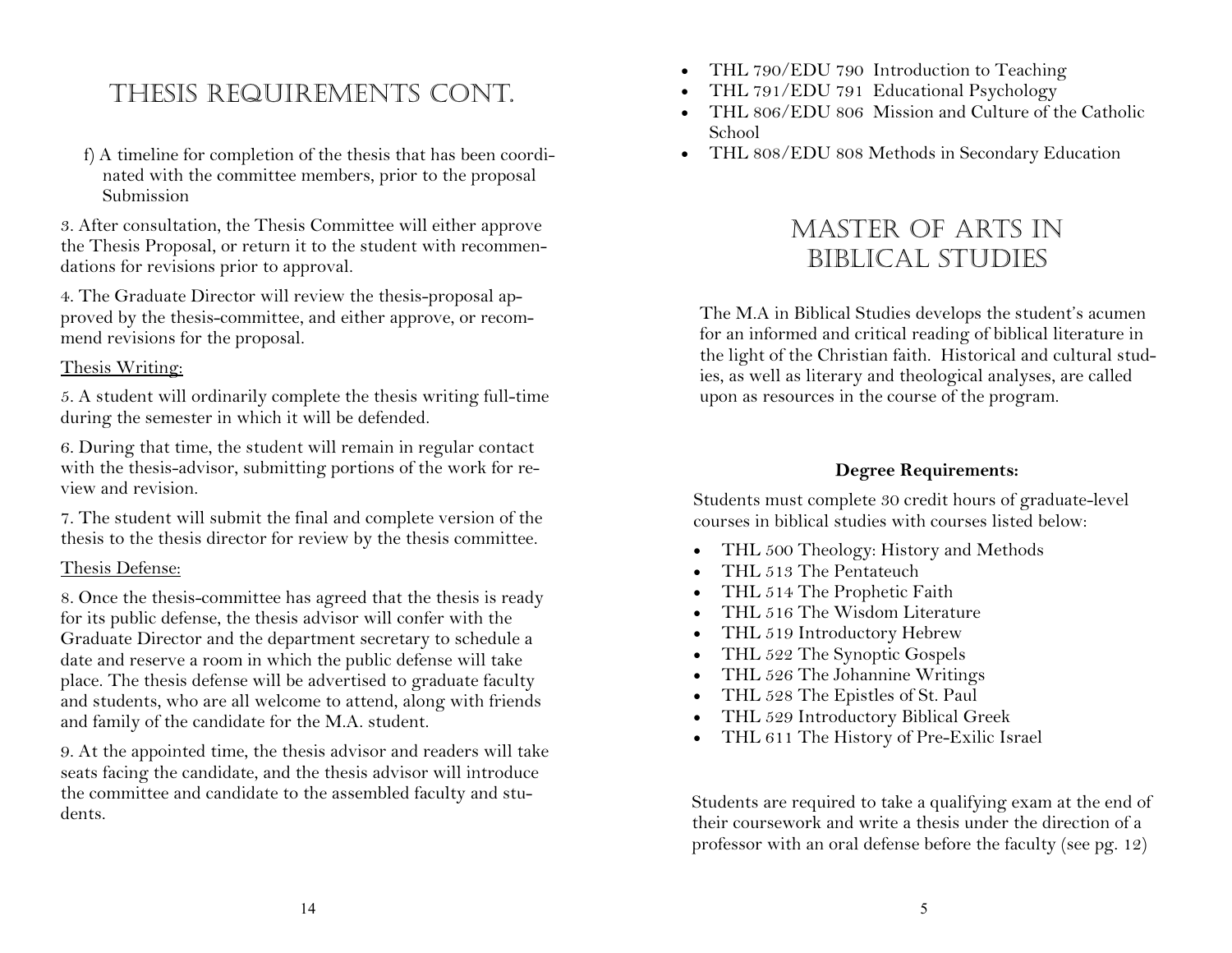### MASTER OF ARTS in theology

The M.A. in Theology introduces and explores the major themes in Catholic doctrine and practice, with an emphasis on the research methods that are central to theology as an academic discipline. Required and elective courses permit the student both to develop a foundation and pursue an area of interest among courses in doctrine, biblical studies, morality, spirituality, Church history and the thought of St. Thomas Aquinas. The M.A. in Theology also includes options for concentrations in Aquinas Studies or Early Christian Studies (see pg. 7).

#### **Degree Requirements:**

For the M.A. in Theology, students are required to complete 30 credit hours of graduate work, which includes 18 credits in the following required courses:

- THL 500 Theology History and Methods
- THL 512 Intro. to the Old Testament
- THL 520 Intro. to the New Testament
- THL 535 Patristic Theology
- THL 550 Christ: Word and Redeemer
- THL 670 Fundamental Moral Theology

The remaining 12 credits may be chosen from the other courses offered through the M.A. program in Theology.

All M.A. in Theology students are required to write a thesis under the direction of a professor and offer an oral defense before the faculty. Students also take a comprehensive exam based on a bibliography of primary sources in the field (see pg. 11-14)

# Thesis Requirements

A thesis is a written product of original research of approximately 75 pages, produced by the student under the direction of an advisor and publicly defended before the faculty and students in the Graduate Program in Theology. This thesis is intended to demonstrate the student's mastery of the skills and theological knowledge acquired through their participation in the program.

### Thesis Proposal:

1. Once a student has successfully passed comprehensive-exams, the student will meet with the Graduate Director to begin creating a thesis proposal. In light of the student's area of research interest and previous work with particular faculty, the Graduate Director will create a thesis committee consisting of a Thesis Director and Two Readers. The Thesis Director normally will have expertise in the student's area of research and take primary responsibility for guiding the student in the research and writing and defense of the thesis. The Readers will assist the Thesis Director and provide guidance to the student.

2. In consultation with the thesis-committee, the student will produce a five- to 10-page written thesis-proposal that will contain the following:

- a) Cover sheet
- b) Table of contents
- c) A detailed description of the research problem or hypothesis to be addressed in a thesis, including an explanation of the appropriate methodology to be used
- d) An annotated bibliography, accompanied by a substantial, preliminary literature review of the current and past re search related to the chosen topic, and the additional sources to be examined and presented in the final thesis
- e) A detailed explanation of the reasons for choosing the topic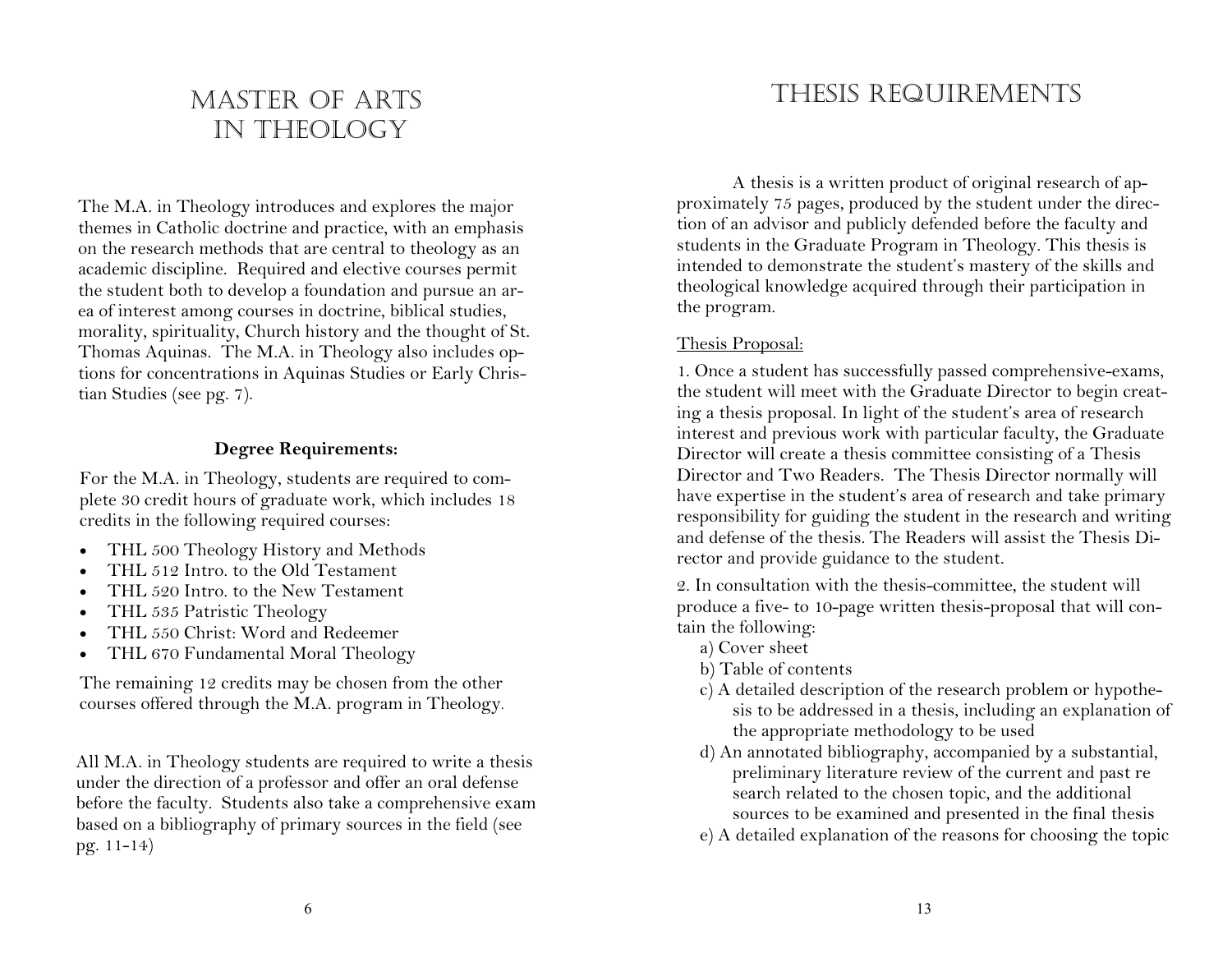### Procedures after Qualifying Exams

**M.A. Theology** and **M.A. Biblical Theology** students who have passed the qualifying exams will be eligible to begin writing the thesis. The Graduate Director will notify the Records Office that the student has passed the qualifying exams, or has passed them with distinction.

Any student who has not passed the qualifying exam will be informed which essays were deficient, and will be permitted an opportunity to sit for the exam again within three months of the first attempt. A second failure to successfully answer the exam questions will mean that the student cannot proceed to the stage of thesis writing. At this point, at the discretion of the graduate faculty, the student may be granted the opportunity to receive a Master of Theological Studies degree upon completion of the requisite exams assigned to that degree program.

### Available Concentrations:

#### **Aquinas Studies:**

The concentration in Aquinas Studies offers a focused study of the theology of St. Thomas Aquinas. In the courses satisfying this concentration particular emphasis is placed both on the distinctive thought and on the theological method of St. Thomas Aquinas. Given the integral role of biblical, patristic and philosophical sources in Aquinas' thought, this program exposes the student to the foundational sources of Christian theology.

The remaining 12 credits (4 courses) required for the concentration in Aquinas Studies, are:

- THL 640 Thomas Aquinas: Doctrine of God
- THL 642 Thomas Aquinas: Doctrine of Christ
- THL 644 Thomas Aquinas: Moral Theology
- THL 646 Thomas Aquinas: Doctrine of Sacraments and the Church

#### **Early Christian Studies**

The concentration in Early Christian Studies allows students to focus their studies on the development of early Christian theology, literature, liturgy, and culture, through the ninth century. The study of doctrinal developments, literature, and the growth of nascent Christian communities is complemented by attention to the historical, social, and cultural contexts of antiquity.

Students pursuing the concentration in **Early Christian Studies**  will take these six required courses:

- THL 500 Theology: History and Methods
- THL 512 Introduction to the Old Testament
- THL 520 Introduction to the New Testament
- THL 535 Patristic Theology
- THL 630 Early Christian History
- THL 634 Ecumenical Councils

Three additional courses in the field of Early Christianity are required, and one elective course chosen from among the theology course offerings.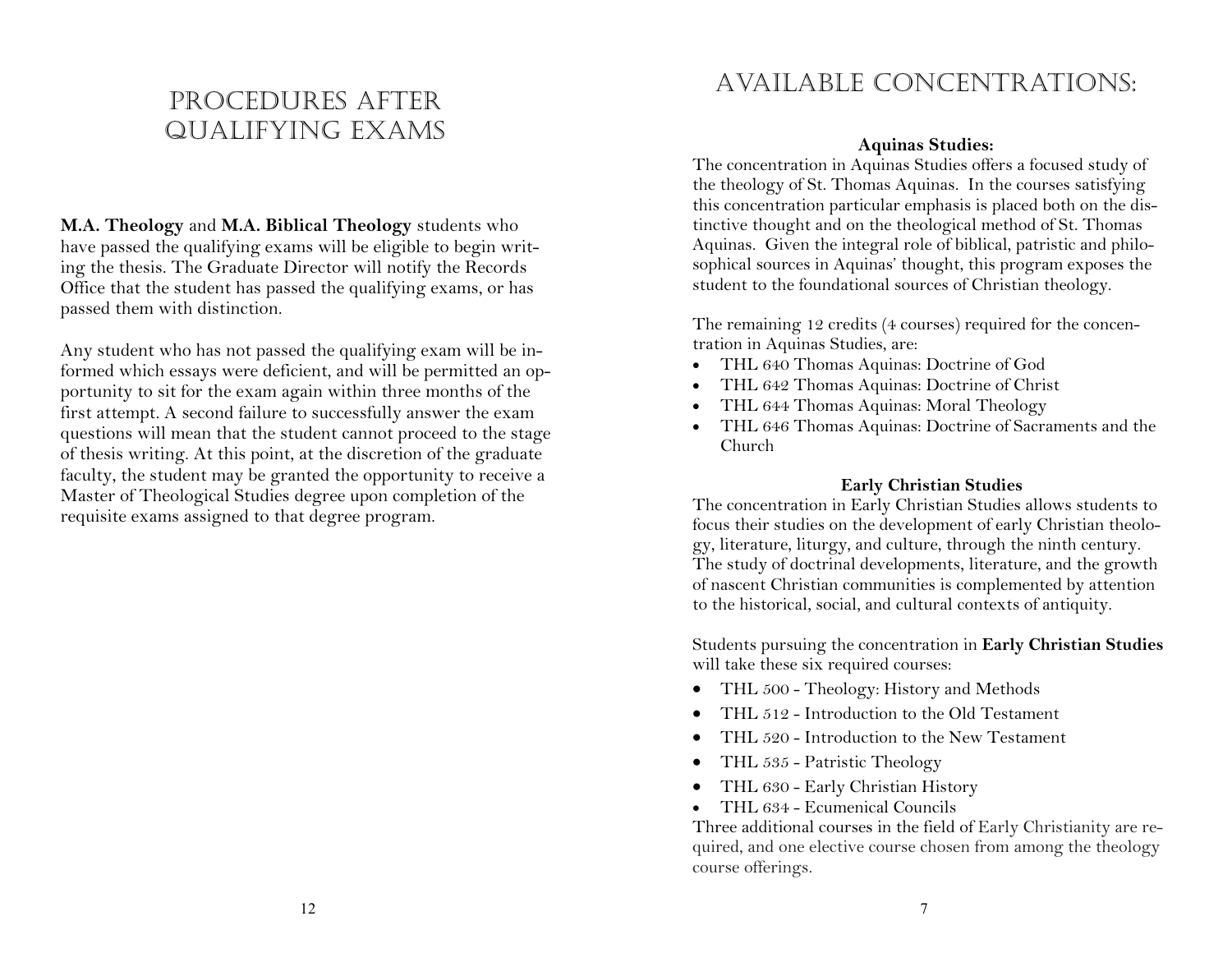### Concentration in Catholic Education at Providence COLLEGE

The Master of Theological Studies degree introduces and explores the major themes in Catholic doctrine and practice, as well as, the research methods that are central to theology as an academic discipline. Their curriculum permits the student both to develop a solid theological foundation and to pursue an area of interest among courses in doctrine, biblical studies, morality, spirituality, and church history. Adding a concentration in Catholic education allows students to earn a more specialized degree by taking four education courses that are offered each summer by the Providence Alliance for Catholic Teachers (PACT) program at Providence College.

Students are required to complete 30 credit hours of graduate coursework, which includes 18 credits in the six required theology courses and 12 credits in the four teaching courses from the PACT program. Students complete their program with a three-hour comprehensive exam. Length of Study Full-time: Two summers and one academic year (two semesters) \* Part-time: Students have up to 10 years to complete their program part -time Prerequisites > Completed bachelor's degree (by the beginning of studies) > Six undergraduate courses in theology/ religious studies (approximately a minor)  $>$  No GRE exam is required for application  $>$ Students admitted to this concentration should contact the PACT a semester before starting a PACT course so that the student will know what to expect and be adequately prepared.

#### PROGRAM OF STUDY

THL 500 - Theology: History and Methods THL 512 - Introduction to the Old Testament THL 520 - Introduction to the New Testament THL 535 - Patristic Theology THL 550 - Christ: Word and Redeemer THL 670 - Fundamental Moral Theology THL 806/EDU 806 - Mission & Culture of the Catholic Society THL 808/EDU 808 - Methods in Secondary Education THL 822/EDU 822 - Educational Psychology THL 850/EDU 850 - Introduction to Teaching

### Qualifying Exams: M.A. in Theology

Following the completion of course work the student will take three 1-hour written exams over the span of one day. Each exam will be drawn up and graded by a single professor with whom the student has previously arranged a topic and bibliography. The topic chosen by professor and student should allow for a certain degree of breadth even within the limits of a manageable research area.

The bibliography will include both primary and secondary sources (5-7 books/articles) pertinent to the topic, the content of which the student will be expected to be conversant with by the time of the exam. The graduate director will approve the topic and bibliography for each exam in order to ensure basic uniformity across the board.

Within two weeks of the exam, the essays will each be graded by the individual faculty member who assigned the question. That professor will then assign a letter grade on the A-F scale. Students who earn a "B" or better average grade for all essays, with no grades below a "C", will be considered to have passed their exams. A student with an average grade of "A-" or better will be considered to have passed their exams "With Distinction."